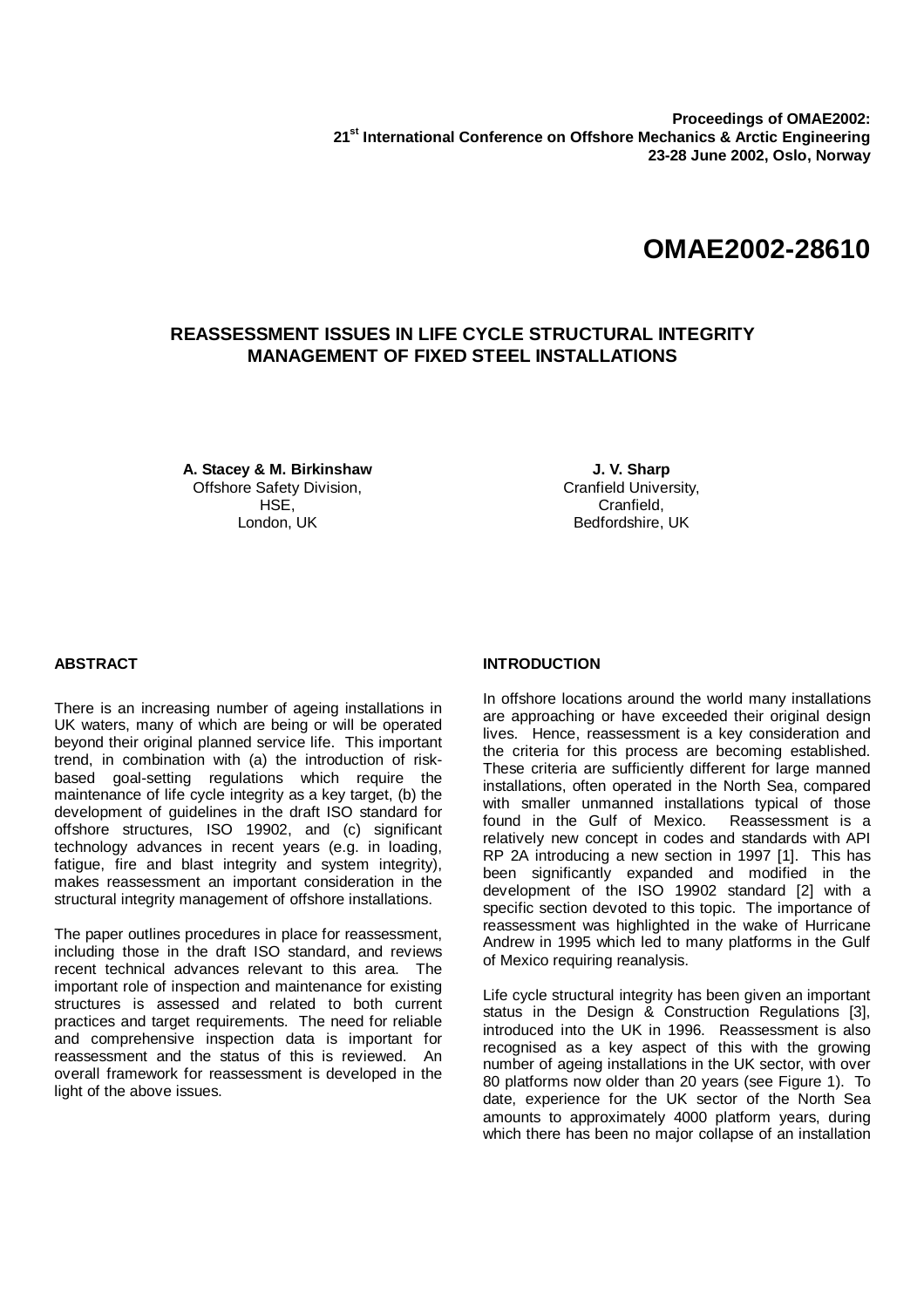

Figure 1: Histogram of fixed steel installations on UKCS by age

due to structural failure alone, although several installations have needed urgent repair to enable them to withstand subsequent winter storms. Further information on deterioration of fixed platforms on the UKCS is given below.

Most UK platforms were designed and installed under the Certificate of Fitness (CoF) Regime [4], which ended in 1998. Under this prescriptive regime the responsibility for issuing the CoF lay with one of six certifying authorities (CA). The certificate was renewed every 5 years, which provided the framework for reassessment at that time. Each CA had their own approach to managing structural integrity, based on the published HSE Guidance Notes [5]. These Guidance Notes were recognised as the cornerstone for the technical requirements, although the emphasis was mainly on design aspects. Each CA held a large amount of data on each platform for which they were responsible which provided an opportunity for benchmarking performance. As noted earlier, at that time most codes and standards did not address re-assessment until API introduced a new section in 1997.

The goal-setting safety case approach [6] to managing safety is based on assessment of hazards and managing

the associated risks. Structural failure is one of the hazards for which the consequences can be very serious, particularly for manned platforms and hence deserves special attention. As a result, safety cases address this and appropriate performance standards for the safety critical elements (SCEs) are set to manage the risk to ALARP levels. However for most UK installations to date the setting of suitable performance standards for the structural SCEs (e.g. jacket, topsides, helideck, etc.) is still developing and in many safety cases these are not yet well demonstrated. Verification of the SCEs is now part of the current UK scene, although priority has been given to those aspects associated with the hazards of fire and explosion.

An international OMAE workshop on platform requalification was held in Lisbon in 1998 [7]. This included several significant papers focusing on the reassessment of platforms in US, Mexican and Norwegian waters. As a result of the workshop, a number of key management and engineering issues were identified including:

 improved knowledge of current structural and environmental conditions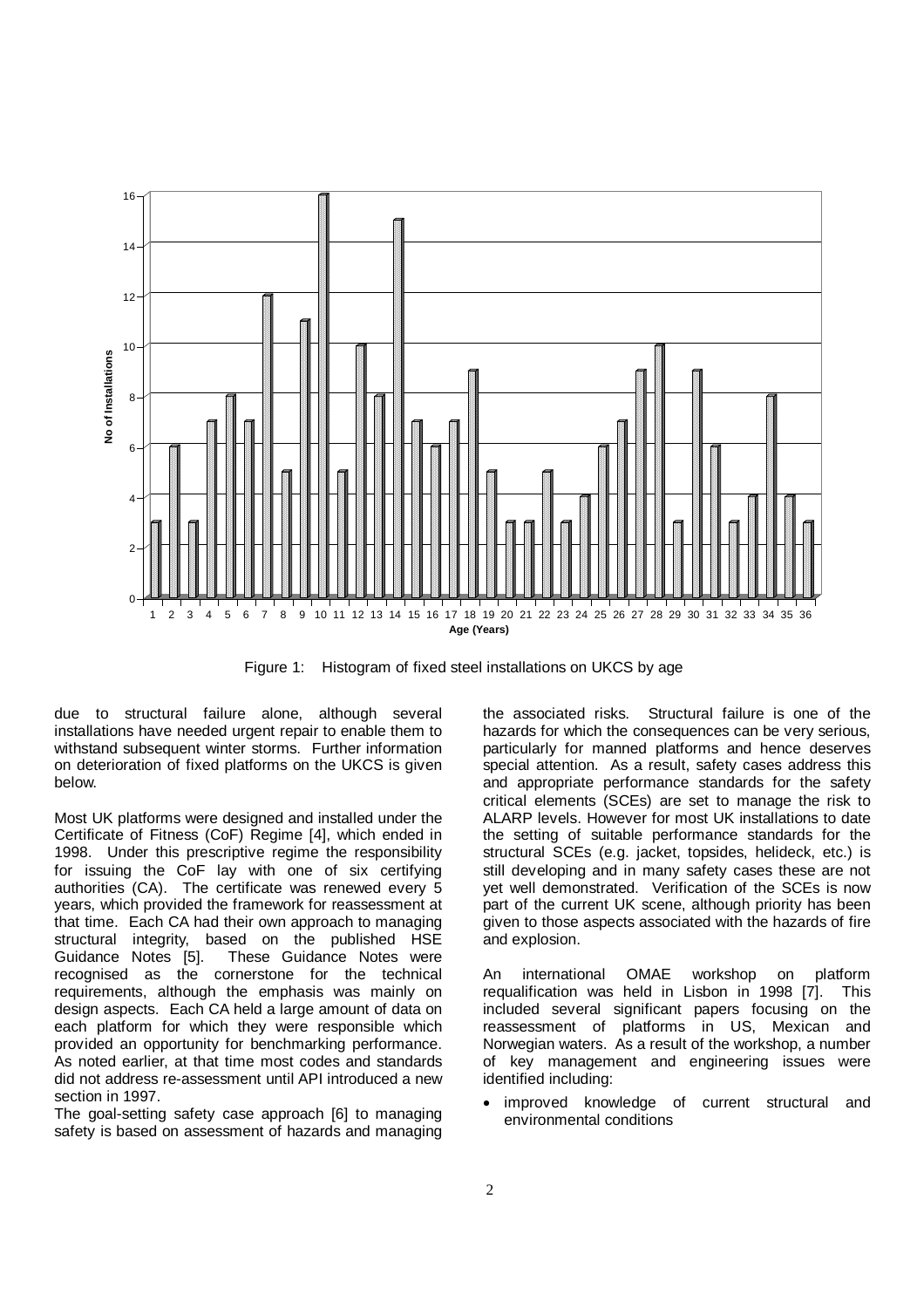|                                    | <b>DAMAGE (JACKETS)</b> |                         |                 |                        |             |      |               |              |
|------------------------------------|-------------------------|-------------------------|-----------------|------------------------|-------------|------|---------------|--------------|
| <b>CAUSE</b>                       | <b>Severance</b>        | <b>Through</b><br>crack | Dent<br>(>50mm) | <b>Bow</b><br>(>100mm) | <b>Tear</b> | Hole | <b>Crease</b> | <b>Total</b> |
| Boat impact                        | 10                      | 13                      | 22              | 23                     |             | 2    |               | 71           |
| Dropped objects                    | 3                       | 2                       | 6               |                        |             |      | -             | 12           |
| Fatigue                            | 5                       | 41                      |                 |                        |             |      | -             | 46           |
| Fatigue from<br>fabrication defect |                         | 11                      |                 |                        |             |      |               | 12           |
| Installation                       |                         | 10                      | っ               | 2                      |             | 2    |               | 17           |
| Other / unknown                    |                         | 2                       | 13              |                        |             | 4    |               | 22           |
| Total                              | 20                      | 79                      | 43              | 26                     | 3           | 8    |               | 180          |
| No. of repairs                     |                         |                         |                 |                        |             |      |               | 105          |

**Table 1: Data on 180 incidents in period 1972 - 1991 from a review of 174 platforms**

- development of platform performance characteristics
- identification of mitigation and performance measures
- development of common acceptance criteria
- development of reassessment standards and procedures
- improved knowledge communication on reassessment.

Concerns arising from recent changes to current practice have been highlighted in [8]. These include several issues relevant to reassessment with the identification of various needs, i.e.

- UK inspection practices under the new goal-setting regulations to be suitable for the large population of ageing structures in the North Sea
- improved definition and modelling of the total process of managing structural integrity, including underwater inspection
- a better understanding of the major factors associated with inspection planning, particularly with respect to inherent defects during fabrication and their influence on in-service fatigue life, and the static and fatigue performance of components developing large cracks
- recognition of the increasing importance of operator reliability and competency in inspection planning and execution and the need for suitable training and competency standards.

Although some progress has been made in advancing the above issues, it is noteworthy that the management framework for continuing or extended operation (i.e. reassessment) still remains an issue and the wider adoption of best practice validated by benchmarking remains to be progressed.

Recent technological developments have enabled reassessment and life cycle integrity to be managed more effectively. In particular, the development of software for prediction of system strength has provided a means of measuring the performance of structural systems, and the estimation of reserve capacity, now recognised as one of the key parameters in managing integrity. In addition, a better understanding of extreme wave loading and requirements for air gap has enabled limit states to be better defined. A more recent development is the recognition that human factors and competence are as important as the technical aspects of design and offshore operations in some contexts. Techniques are emerging to measure human factor performance, both individually and organisationally in safety aspects, such as design, although this approach has yet to be developed in depth for reassessment.

This paper addresses life cycle structural integrity with particular emphasis on reassessment, identifying the many changes that have occurred in recent years that affect this.

# **HISTORICAL DATA ON DAMAGE OR DETERIORATION OF PRIMARY STRUCTURAL COMPONENTS (SCEs)**

Historical damage and deterioration data can provide valuable information on and verification of the structural integrity management system and is an essential input to the reassessment process. Structural deterioration is a direct consequence of operation over a sustained period of time in a hazardous environment, both from natural processes and accidental events. Such deterioration needs to be minimised by appropriate design and managed through regular inspection and maintenance.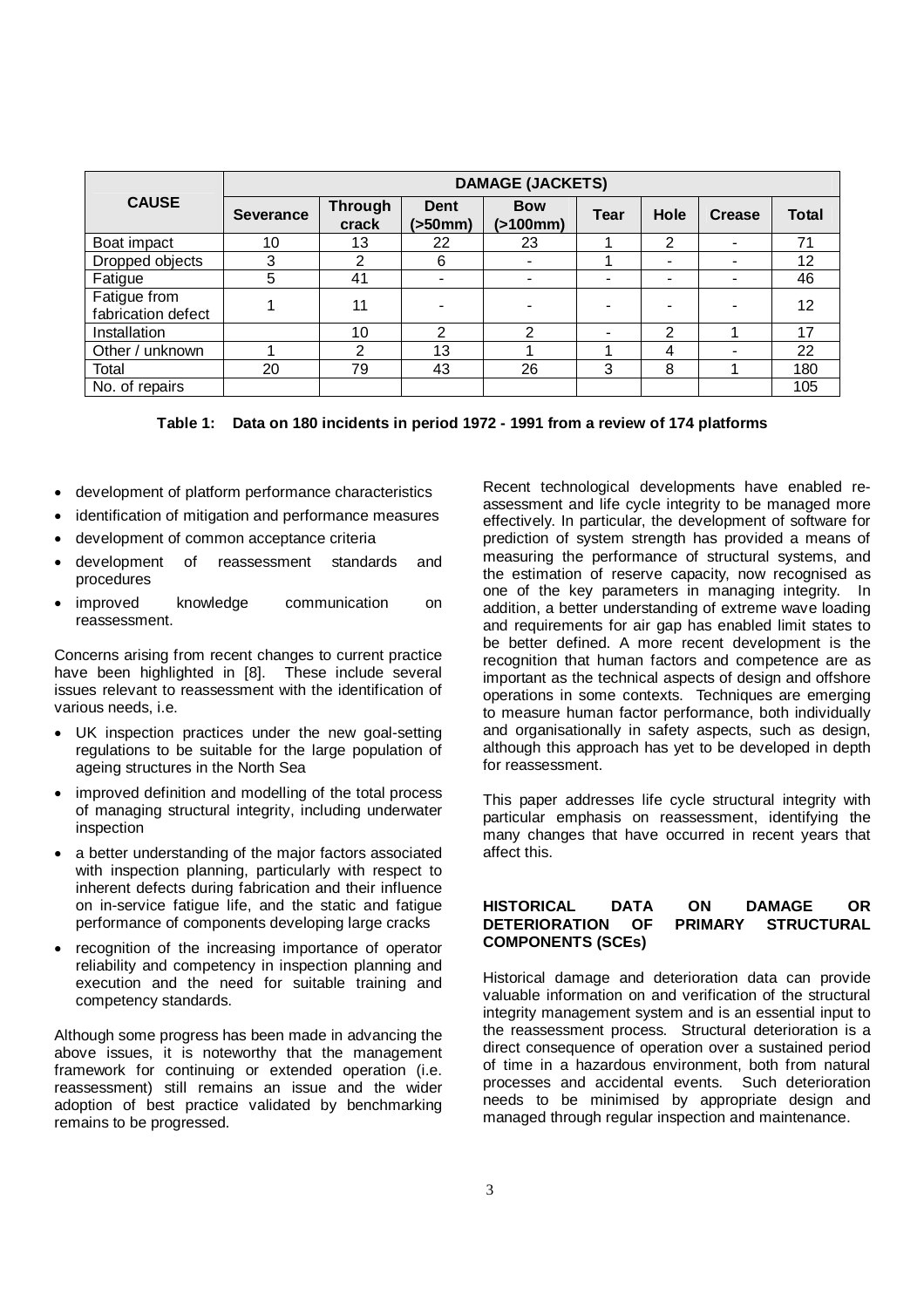For reassessment, the availability of quality data on damage and subsequent repairs is an essential requirement but is not always available. Historical data on damage to UK offshore fixed platforms exist for the period up to 1991 but more recent data, particularly for the period post 1996 when the DCR regulations were introduced, are very limited for the UK sector, which is a significant disadvantage.

There are two main sources of data on structural damage. Data were obtained by HSE from a research project reviewing damage to 174 installations over the period 1972-91 [9]. Details of 180 incidents leading to 105 repairs are given in Table 1, below. This also shows that accidental causes were responsible for 83 damages (46% of the total), whilst earlier stages of the life cycle caused damage in 29 cases (16%).

MTD undertook a survey of repairs to platforms, covering the period from 1966 to 1991 [10]. For this period details of 158 repairs were obtained and reviewed. 42 repairs (27% of the total) were required due to accidental causes (ship impact, dropped objects), whilst 49 repairs were required due to fatigue or corrosion. In addition, design faults (original or upgrades) led to a further 20 repairs during operation and faults occurring during fabrication or installation caused a further 24 repairs. It is noteworthy that these 44 repairs (28% of the total) were needed due to problems in the early stages in the life cycle (design, fabrication, installation etc.), showing the importance of all stages in managing platform integrity.

UK historical data [9] indicate that the probability of underwater fatigue cracking is approximately  $2 \times 10^{-2}$ p.a., which is high. The MTD study of repairs [10] showed that out of 158 repairs analysed 39 were due to fatigue (representing a frequency per structure year of 0.01). Good data for cracking exist for the Norwegian sector [11] and these have been reviewed recently, with an estimate of  $3.5 \times 10^{-3}$  for each member and node in the jacket, based on historical data (approximately 5 x  $10^{-2}$  p.a.).

In terms of reassessment, damage due to earlier stages in the life cycle is important but in most cases will have been addressed during the previous operational life. The exception is fatigue where fabrication defects are known to act as initiators of cracking.

Accidental damage due to, for example, ship impact should have been located at the time of the incident although the MTD review of repairs showed that in 15**%** of cases this damage was only found by chance or at the time of the next routine inspection. With current inspection concentrating mainly on flooded member detection it is unclear whether such damage would now

be found unless causing major cracking. In only a very few of the instances listed in Table 1 would a formal reassessment have taken place, on the basis that the installation possessed sufficient redundancy that damage to one member would be unlikely to lead to structural collapse. Knowledge on platform redundancy is a key factor in this decision and as noted earlier improved software enables assessments to be made of this characteristic.

Good structural data are an essential requirement for reassessment and since the demise of the certficate of fitness regime the availability of such data is limited. One of the priorities of HSE is to encourage better data collection and sharing of such data to encourage benchmarking.

# **CODES & STANDARDS**

To date guidance on reassessment is contained in various codes and standards. However, the topic as a management activity is only just gaining recognition. The principal sources of guidance on reassessment are API RP 2A [12], ISO 19901 [13], ISO 19902 [2] and NORSOK [14].

Some guidance is given in the ISO standard with Part 1, ISO 19901 (now published) [13], covering General Requirements and the draft ISO 19902 (originally Part 2) [2] giving more detailed information. The criteria for when a reassessment should be conducted to determine fitness for purpose are stated in ISO 19901 as when an installation:

- has exceeded its intended design life
- has deteriorated or been damaged significantly
- will be used in a manner that will invalidate the original design assumptions
- has departed from the original basis of design
- the original design criteria are no longer valid.

ISO 19901 also states that when a condition assessment is undertaken:

- it cannot be assumed that the platform condition and the gravity, environmental and seismic actions originally used remain valid
- new information from installation, construction, operations should be reviewed and taken into account in the assessment (including the latest environmental data)
- records from inspection and maintenance and repairs are available as necessary inputs to the reassessment process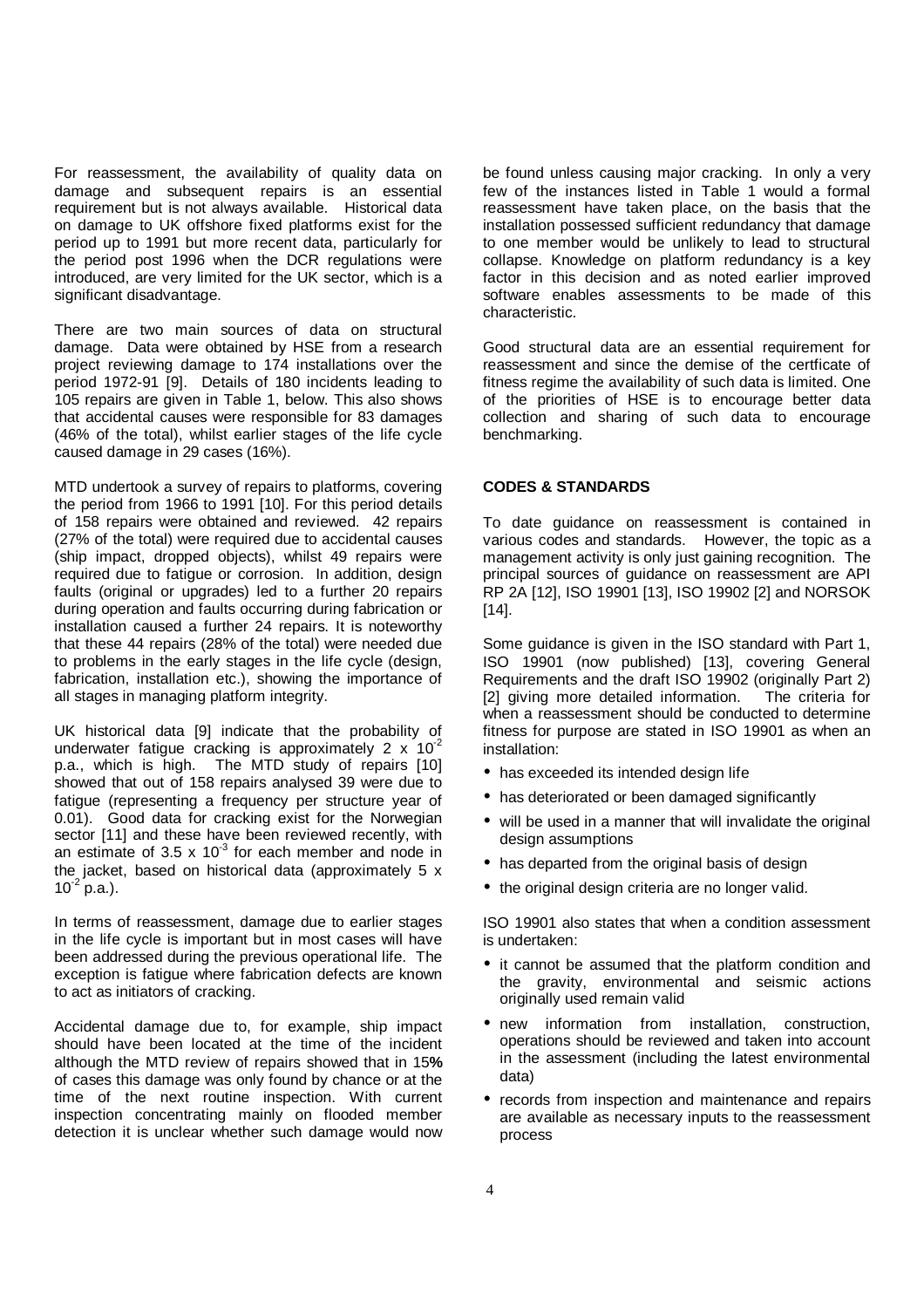

**Figure 2: ISO procedure [2] for development of inspection plan**

- additional inspections to establish the condition of the structure may be required when existing inspection records are insufficient
- current standards for resistance calculations should be used, not those at the time of the original design.

In considering component failures as a result of reassessment it is stated that limited individual failures may be acceptable provided there is sufficient reserve against overall system failure (as demonstrated for example by pushover analyses). However, when it is shown that the structure is not acceptable by analysis then strengthening or repairs may be required. When this is not possible operational limits may be needed on the platform (e.g. demanning when extreme weather is imminent). The adequacy of fatigue life for the intended remaining life should also be reviewed and this should be taken into account when planning repairs and future inspection schedules.

ISO 19902 [2], concerned with fixed installations, is now at its final draft stages, following development by a committee with strong international representation. Section 25 (*Assessment of existing structures*) includes a more detailed approach to develop assessment procedures to demonstrate that existing installations are 'fit for purpose'. The formal assessment process includes six main elements which are:

- selection (initiation)
- screening criteria
- condition assessment
- action assessment (i.e. loads)
- resistance assessment
- prevention & mitigation.

When developing screening criteria, several factors are identified for consideration in the draft standard. These include:

- remaining service life
- availability of structural condition monitoring records
- long term loading environment
- degree of confidence in modelling assumptions
- sensitivity to analysis assumptions
- redundancy and collapse behaviour
- potential structural deformation affecting lifesaving equipment, escape routes, etc..

It is also recommended that performance criteria are established against which the adequacy of the screening criteria can be monitored for later assessment. To date, this assessment process has not been in widespread use for UKCS structures as the current draft of ISO is still at the DIS stage and further editing work is in hand. However, it is expected that, when finalized, this standard will form the basis for managing structural integrity. It will also fill an important role formerly taken by the HSE Guidance Notes [5] prior to their withdrawal in 1998.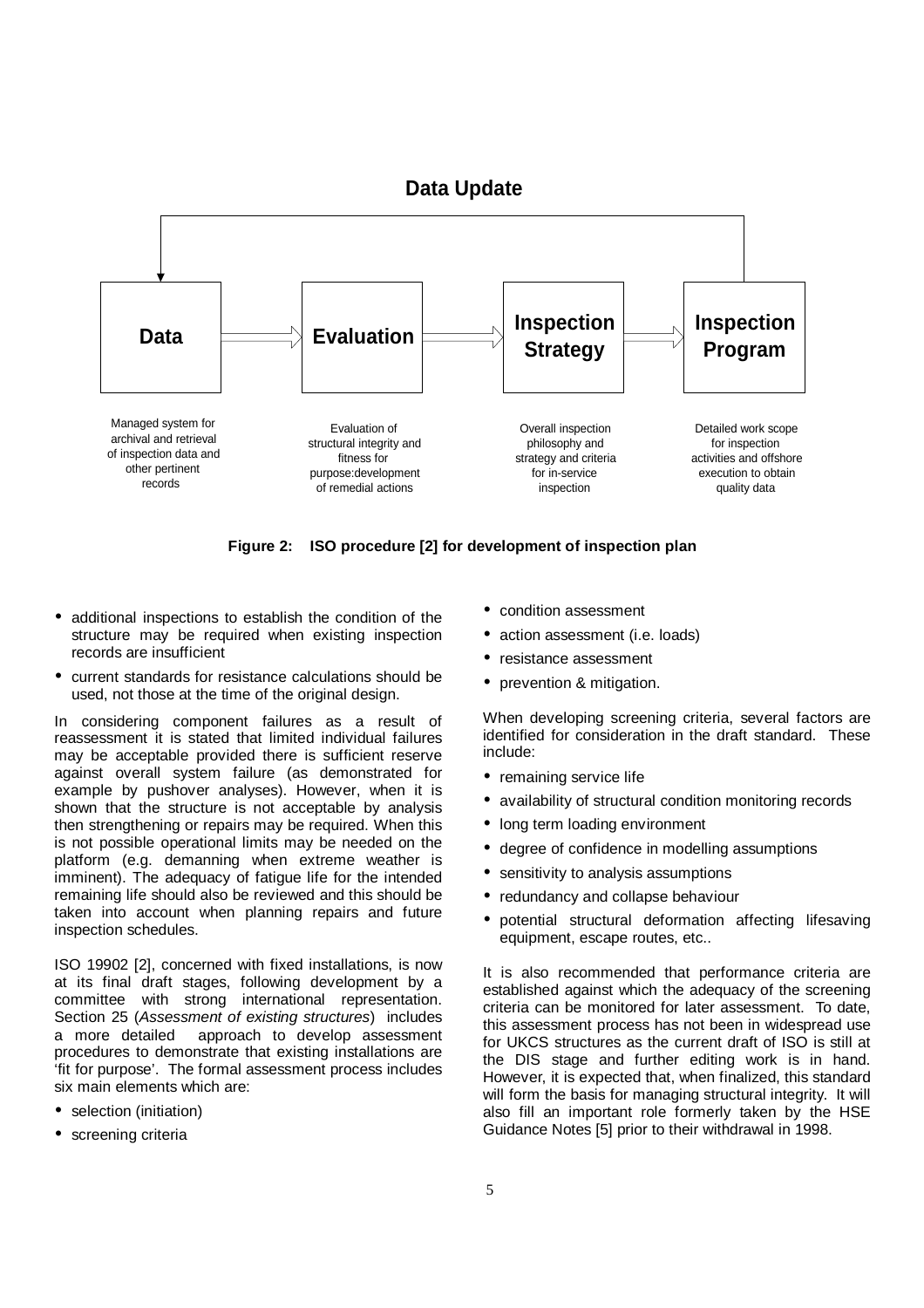A parallel section in the draft ISO standard is also important for re-assessment, concerned with in-service inspection and structural integrity management, which are key aspects of life cycle integrity. The ISO procedure includes collation of platform and inspection data and their evaluation to develop an inspection plan, as illustrated in Figure 2.

For North Sea structures on the UKCS, preparation of an inspection plan is now a requirement of Regulation 8 of the DCR [3]. This requires that the duty holder ensures that suitable arrangements are in place for maintaining the integrity of the installation, through periodic assessments and carrying out any remedial work in the event of damage or deterioration. The ISO draft standard [2] includes a substantial new section on these items which is expected, in due course, to provide an international framework for this subject. The plan will identify the inspection programme which, when completed, will feed back new data into the in-service database (see Figure 2). The inspection programme includes:

- a baseline inspection once the platform has been installed
- periodic inspections to monitor any deterioration (e.g. from fatigue)
- special inspections following any accidental damage or extreme loading events.

The NORSOK standard on Design of Steel Structures [14] also contains a section on reassessment, which includes recommendations to demonstrate 'fitness for purpose' when conditions similar to those specified in the ISO standard exist. The NORSOK section covers several topics in more detail, such as extension of fatigue life, material properties, corrosion allowance, foundations, damaged and corroded members, cracked members and joints, repaired and strengthened members and joints and plates and shells with dents and permanent deflections. However, limited data are available on the residual strength of damaged structural components.

# **REASSESSMENT FRAMEWORK**

### **Reassessment Triggers**

The draft ISO 19902 standard [2] specifies five criteria for reassessment reflecting the requirements of ISO 19901 (see Figure 2):

- extension of service life beyond the original calculated design life
- damage or deterioration of a primary structural component
- change of use that violates the original design or previous integrity assessment
- departures from the original basis of design (e.g. increased loading or inadequate deck height)
- original design criteria are no longer valid.

In the UK it is also required that the safety case be updated periodically to reflect changing knowledge and conditions [6]. This trigger is to ensure that safety cases remain working documents and safety measures are continuously revised and improved.

### Extension of service life

The service life of many offshore installations has been extended to enable recovery of additional oil/gas resources and in particular to enable satellite wells to be established using the main platform as a base for treatment and offshore loading via pipeline or tanker. The key factors in life extension are the management of hazards associated with long term processes such as corrosion and fatigue. These are addressed below.

### Damage or Deterioration of Primary Structural **Components**

Following the discovery of significant damage during structural inspection it is necessary to carry out reassessment of the structure in the damaged state, recognising the influence of component failure on the overall system strength. This may indicate that repairs are required to restore the structural integrity to an acceptable level. Several codes, e.g. ISO and NOROSK, provide guidance on the treatment of damaged components. This trigger is only activated as a result of the implementation of an appropriate and timely inspection programme.

### Change of Use Affecting Original Design

This topic has received little attention to date with respect to structural integrity. However, the main hazards in this area are weight management and greater risks for fire and explosion arising from change of process requirements, etc.. Performance standards for weight management have been prepared for some platforms as part of the safety case, relating to leading indicators.

#### Departures from the Original Basis of Design

Departures from the original basis of design include [2,13]:

- additional reduction of personnel or facilities such that the platform category is changed
- more onerous environmental criteria
- more onerous component or foundation resistance criteria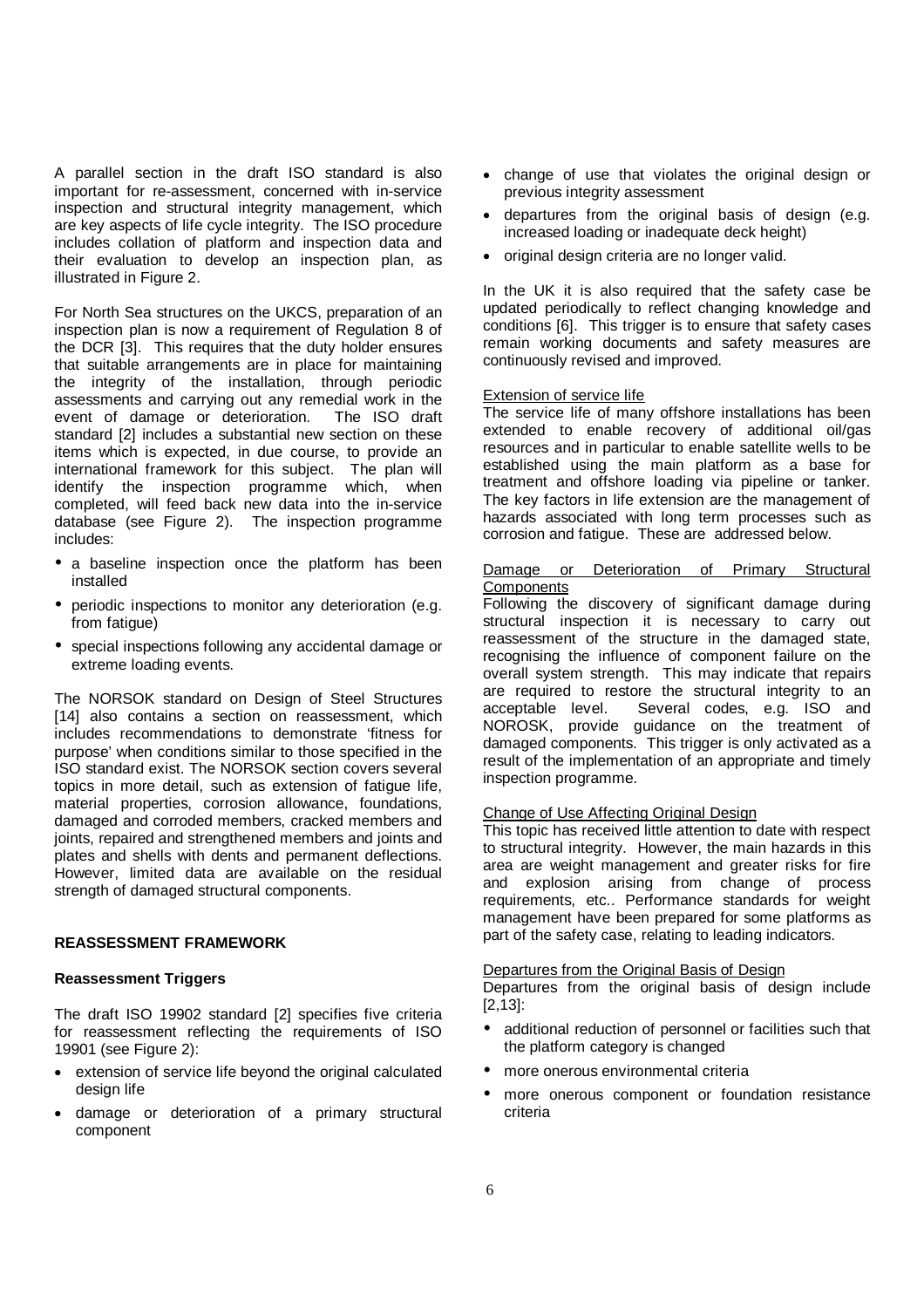

**Figure 3: Reassessment process showing criteria, relevant input data requirements and key players**

- physical changes to the platform's design basis (e.g. scour or subsidence)
- inadequate deck height leading to wave impact on the deck not previously considered.

It is expected that reassessment will be based on the most recent data available for the structure. Loading data may need to be revised according to the latest metocean data and analysis, as specified in the most recent relevant standard. Foundation data may also be updated according to findings during installation and data from adjacent structures, or from any structural monitoring system deployed. The water depth may need to be revised according to measured data and scour and settlement reports. The latter information is very important for air gap considerations.

# Original Design Criteria No Longer Valid

Many installations have been designed to earlier versions of structural codes and standards which have subsequently been updated to reflect improved knowledge and experience. Hence, design criteria based on the original version of the code may now be unconservative and no longer valid and reassessment is necessary. The principal documents that have been used in the structural design of offshore installations operated on the UKCS during the last 30 years are API RP 2A [12] and the HSE Guidance [5]. During this long period, they have been revised substantially with over 20 different editions of API RP 2A and four main editions, with various amendments, of the HSE Guidance. This has resulted in several different categories of design of offshore structures ranging from those early shallow water designs which did not include fatigue to large deep water designs to modern codes. These changes are described in [8].

#### **Reassessment Stages**

There are four main stages to reassessment, which are:

- criteria for selection of platform for reassessment (see above);
- assembly of input data, followed by analysis process using appropriate tools and competent persons;
- criteria for acceptance / failure;
- decision and actions to be taken.

These are illustrated in Figure 3 where the key players are shown. It is apparent from Figure 3 that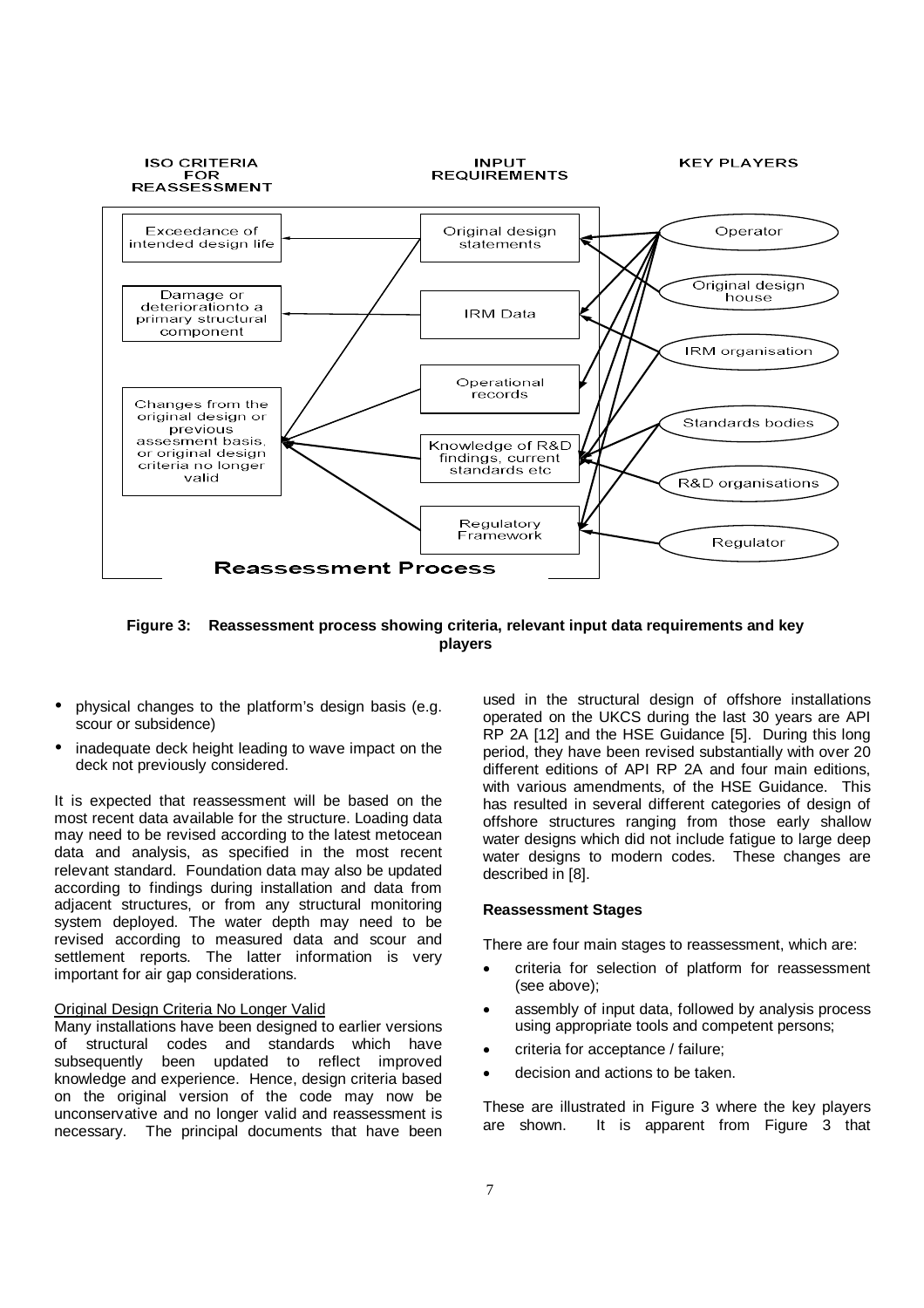| Quality<br>of data | Original design<br>assumptions                                   | Loading                                                                                                                 | <b>Resistance</b>                                                                                               | <b>Effect on safety</b><br>margins                                                                                                                                                                              |
|--------------------|------------------------------------------------------------------|-------------------------------------------------------------------------------------------------------------------------|-----------------------------------------------------------------------------------------------------------------|-----------------------------------------------------------------------------------------------------------------------------------------------------------------------------------------------------------------|
| High               | Well documented,<br>good materials<br>data available.            | Current environmental<br>data established, wave<br>history fully documented,<br>including incidences of<br>deck loading | IRM data fully<br>documented and<br>assessed, joint and<br>member<br>assessments known<br>against current codes | Can be assessed as<br>per design basis in<br>current codes /<br>standards                                                                                                                                       |
| <b>Medium</b>      | Some gaps in<br>documentation of<br>design and<br>materials data | Some gaps in knowledge<br>of current environmental<br>data                                                              | Gaps in IRM data,<br>lack of design<br>analysis of joints &<br>members against<br>current codes                 | Some additional<br>safety margin required<br>over current design<br>levels                                                                                                                                      |
| Low                | Poorly<br>documented,<br>materials data not<br>well recorded     | Limited knowledge of<br>current environmental<br>data, poor records of<br>wave history, (e.g.<br>encounters with deck)  | IRM data poorly<br>established or<br>assessed                                                                   | Considerably higher<br>safety margins<br>required than in<br>original design.<br>Increased IRM is<br>required. May require<br>urgent inspection to<br>establish relevant data<br>before reassessment<br>process |

**Table 2: Input data requirements linked to safety margins**

reassessment is a complex process involving a large number of organisations and with a requirement for a significant amount of technical, operational and regulatory data, both historic and current, and hence the importance of the overall management framework.

Whilst the reassessment process is not well formalised in codes and standards, the draft ISO standard includes some guidelines for assessing the effectiveness of the process, as previously described.

Where the quality of data available is limited it is likely that a conservative approach to reassessment will be required, which provides a stong motive to maintain an efficient structural integrity management database.

The margin of safety required is clearly related to the level of confidence in the input data and modelling assumptions. Knowledge of the redundancy and collapse behaviour is also very important in deciding on acceptance criteria and the role of individual components in mainitianing overall integrity, particularly if codes and standards have become more onerous since the platform was built. This is illustrated in Table 2.

It can be seen from Table 2 that there are considerable penalties for poor data management prior to reassessment. The importance of a managed system for IRM data is reflected in the flow diagram included in the ISO draft section on 'in-service inspection and structural integrity management', shown in Figure 2.

# **KEY FACTORS IN REASSESSMENT**

The need to reassess offshore installations is determined mainly by the ageing process associated with exposure to severe environmental and operational conditions. Reassessment is facilitated by technological developments which enable more rigorous assessment of structural integrity to be undertaken. They also act as a trigger to initiate the reassessment process as a result of improved knowledge of structural performance since the original design.

# **Ageing Processes**

Ageing is characterised by deterioration caused mainly by fatigue and corrosion. Any structural deterioration due to ageing should be taken into account in the reassessment process. It is therefore important to have accurate knowledge of both the condition of a structure with respect to fatigue and corrosion and knowledge of the response of the structure to the ageing process for the reassessment process to be performed effectively.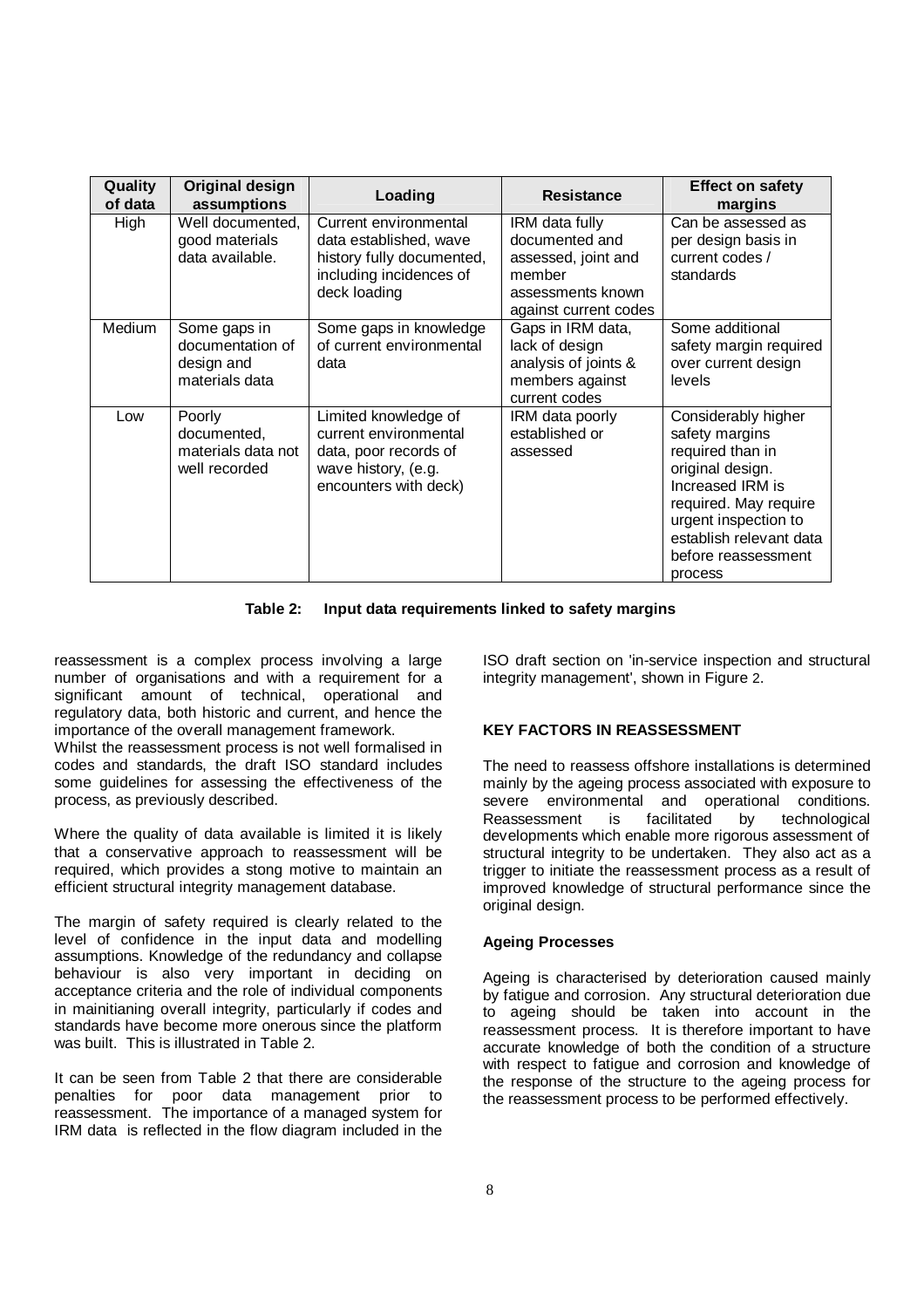### **Fatigue**

Fatigue life is an important structural integrity performance criterion for offshore structures, with fatigue failure defined as the occurrence of a through-thickness crack. However, there is considerable uncertainty in the assessment process and it is recognised that cracking can occur within the design life, particularly if defects from the fabrication process remain. The importance of fatigue was demonstrated in the section addressing historical data which indicated that there has been a high probability of fatigue cracking underwater, with an annual probability rate of 2 x  $10^{-2}$ .

The consequences of fatigue failure are initially throughthickness cracking of welded joints, followed by member severance and loss of stiffness in that part of the structure. This will lead to other components being more heavily loaded, possibly resulting in more rapid fatigue cracking, i.e. multiple cracking, and, depending on the level of redundancy, structural collapse. Such damage is called 'widespread fatigue damage' in the aircraft industry and its use as an indicator may also be relevant to North Sea structures and hence to the reassessment process. Examples of multiple cracking have already occurred in North Sea structures, such as conductor framing cracking as a result of fatigue at poor design details. Extreme wave loading or accidental ship collision could also lead to local collapse in areas with significant amounts of prior fatigue cracking. However, it should be noted that few studies have considered multiple cracking as might occur towards the end of life of a jacket structure.

### Corrosion

The consequence of corrosion is loss of member thickness, leading to reduced static strength, buckling capacity and possible local structural collapse. Corrosion of riser supports can lead to more rapid fatigue damage to the riser and cracking which, in the extreme, could lead to a hydrocarbon leak. It follows that corrosion performance and the consequences of inadequate control are important considerations in the reassessment process.

Most platforms use sacrificial anode systems, with a distribution of anodes provided to give sufficient protection over the structure. In addition, it is also common practice to provide a 'corrosion allowance' for members located near mean sea level (often between 6- 12 mm) where corrosion rates are higher. Steel exposed to sea spray is also vulnerable and in the splash zone epoxy or similar paints are often used to provide corrosion protection, since the CP system is ineffective in this zone.

Normal underwater inspection programmes include a condition survey of the anodes, as well as corrosion potential monitoring of areas of the jacket structure.

Through this, anodes can be identified and subsequently replaced to ensure an adequate level of cathodic protection is provided for the life of the structure.

Overprotection (i.e. potentials more negative than - 1100mV Ag/AgCl) can be damaging to fatigue (i.e. it can increase fatigue crack growth rates significantly) and to epoxy or similar coatings, with the possibility of bonding to the steel being lost. Hence, design of the anode system is important to minimise this effect and regular monitoring of potentials is also essential to reduce this problem in practice.

# **Technology Developments**

Recent developments in analytical capability have offered opportunities for improvements in integrity assessment and reassessment.

A substantial amount of research has been funded by the offshore industry and HSE with the overall aim of providing a better understanding of the structural integrity performance of offshore installations, both at the component and at the system levels. Key areas which have received a considerable amount of attention include fatigue performance, system strength, extreme wave loading, accidental damage including fire and blast, inspection (both technology and management) and reliability technology. In particular, the development of software for the prediction of system strength has provided a means of measuring the performance of structural systems and the estimation of reserve capacity, now recognised as one of the key parameters in managing integrity. It is appropriate that these developments should be considered in the reassessment process.

# System Strength

The process of reassessment has been enhanced considerably by the development of system strength analysis. In recent years there has been increasing interest in developing an understanding of the behaviour of the whole structure (i.e. system strength). This is particularly relevant with the current trend towards reliance on flooded member detection (FMD) as the primary inspection technique for fixed steel installations in the North Sea. The concept of residual strength is very important in assessing the capacity of a structure containing damage, e.g. a large fatigue crack.

Existing codes and standards are based on satisfying component adequacy and hence structures are normally designed on a component basis. However, fixed offshore platforms generally have a multiplicity of load paths so that failure of one component does not necessarily lead to catastrophic structural collapse. The ability of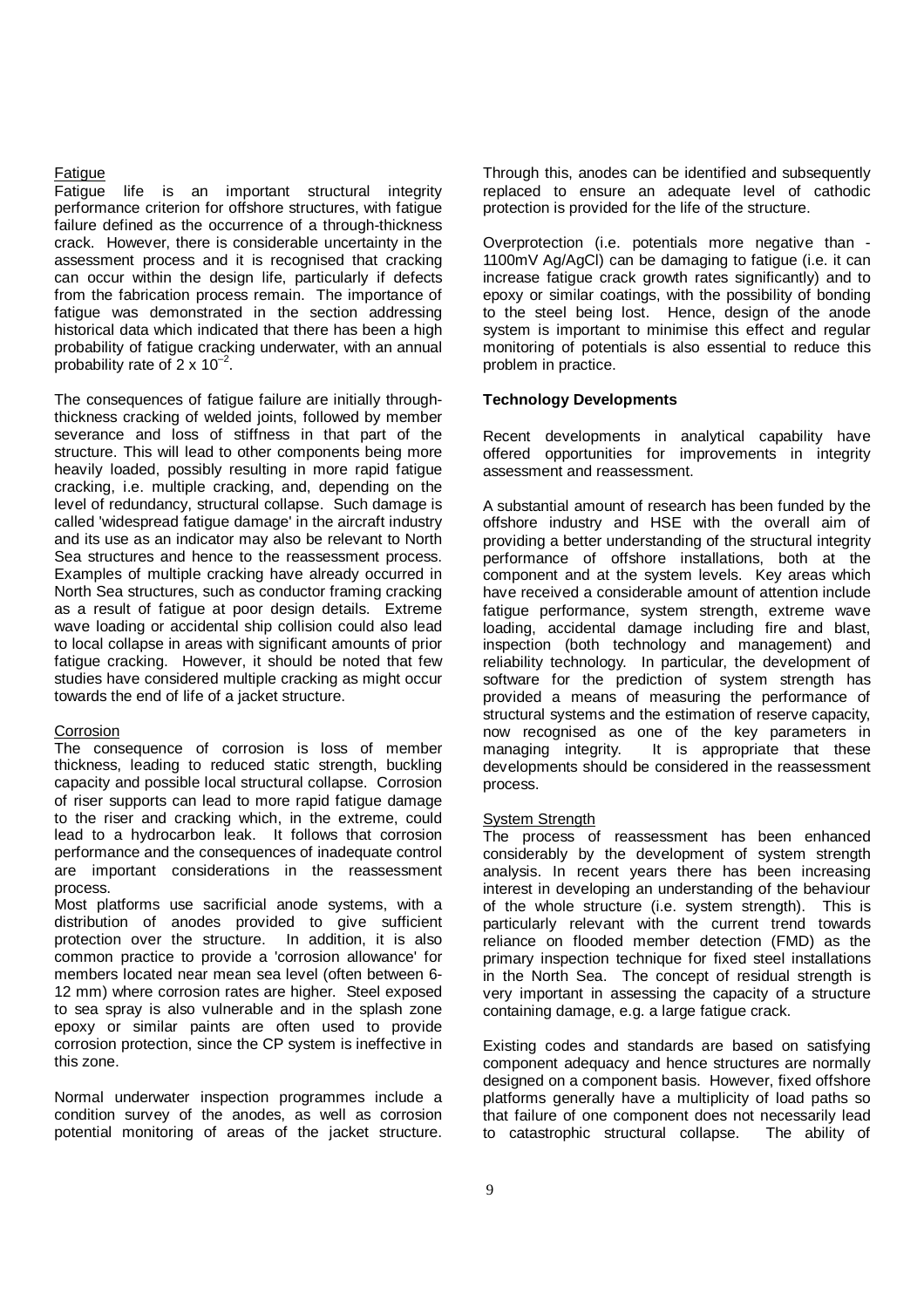alternative load paths to carry applied loads when damage is present determines the residual strength of the installation and the concept of 'robustness' is sometimes used to describe this capacity. A systems analysis provides an indication of the 'reserve capacity' and the identification of critical components in the structure and thus has the benefit of enabling design and inspection to be optimised. It also enables any available reserve strength to be exploited to overcome identified shortcomings in component performance, e.g. in reassessment. Software has been developed to enable the reserve strength to be determined, using 'pushover' type analyses.

The presence of a single large crack in a single tubular joint is generally unlikely to lead to overall structural collapse due to redundancy in the structure. However, two or more cracks in joints within the same load path could have more serious effects on platform integrity. As noted earlier, the concept of widespread fatigue damage, as used in the aircraft industry, could be an important indicator of significant reduction in integrity. Thus, an estimate of reserve strength alone may not be sufficient to demonstrate the true reserve capacity of a structure. The capacity after the first component failure may be important, particularly if first component failure leads to system failure. Many codes and guidance documents require, not surprisingly, that accidental or other damage to part of an installation should not lead to progressive collapse of the whole structure. However, most analyses of the damaged state do not allow for more than one component suffering damage at any one time.

Platform configuration is a key factor to be considered in reassessment. It is widely recognised that X braced panels are more 'ductile' in that they offer alternative load paths compared to, for example, K bracing where once a member fails there is no alternative load path through the frame. Thus, the potential reduction in static strength of a joint in K-based framing is likely to be more damaging than a cracked joint in X-braced framing and this needs to be reflected in the level of reassessment of system strength.

Significant progress in the understanding of system performance has been achieved through the Frames joint industry projects [15] in which pushover tests were performed on large scale two-dimensional frames initially and more recently on a large scale three-dimensional representation of an offshore jacket containing both Xand K-braced frames in which the mechanisms of load redistribution which contribute to system reserve strength were investigated. The various phases of this work are described in [15]. In addition to providing important information on the behaviour of offshore structures, the results of the Frames projects have enabled the calibration and enhancement of numerical analysis procedures, via benchmarking exercises, thus providing improved confidence in the analysis of offshore structures.

The project was a major undertaking and achieved its objectives. The results are particular relevant to both the design and reassessment of offshore installations enabling the development of guidelines on best practice both for systems behaviour and numerical analysis.

### Integrity Inspection and Monitoring

In-service inspection practices will determine the nature and extent of the reassessment process to demonstrate structural integrity. Hence, the reassessment process needs to take into consideration the changes in inspection practices that have taken place in recent years as these have implications on the approach to structural integrity assessment. The use of FMD as the principal inspection method applied to primary and secondary members in steel jacket structures has been an important development with respect to structural integrity assessment because it has brought about an acceptance that significant damage must occur for the damage to be detected. The method has moved integrity away from the detailed weld inspection approach to one in which more is known about the overall integrity of the structure as total reliance on FMD is not necessarily sufficient to ensure structural integrity.

In low redundancy structures the damage necessary for FMD to be effective may result in a reduction in ultimate strength and an associated, unacceptably high risk of structural collapse. For low redundancy structures, it is theoretically possible for such structures to exist in a seriously damaged condition in the interval between inspections. This possibility represents a very high exposure to the risk of catastrophic structural failure. For high redundancy structures, damage may have less serious consequences on structural integrity. Thus, the change in inspection practices requires the understanding of system strength technology and the availability of analytical models to enable an assessment of the damage in the context of the overall structural integrity. These are necessary inputs at the reassessment stage.

However, this approach based on the reliance on FMD necessitates a significant amount of complex analyses and the identification of the most probable failure paths. This may not necessarily correspond to actual failure modes as a result of changes in fatigue life arising from load redistribution in the damaged state and unexpected failures.

On-line monitoring (OLM) has the advantage of providing a continuous check on integrity and may remove the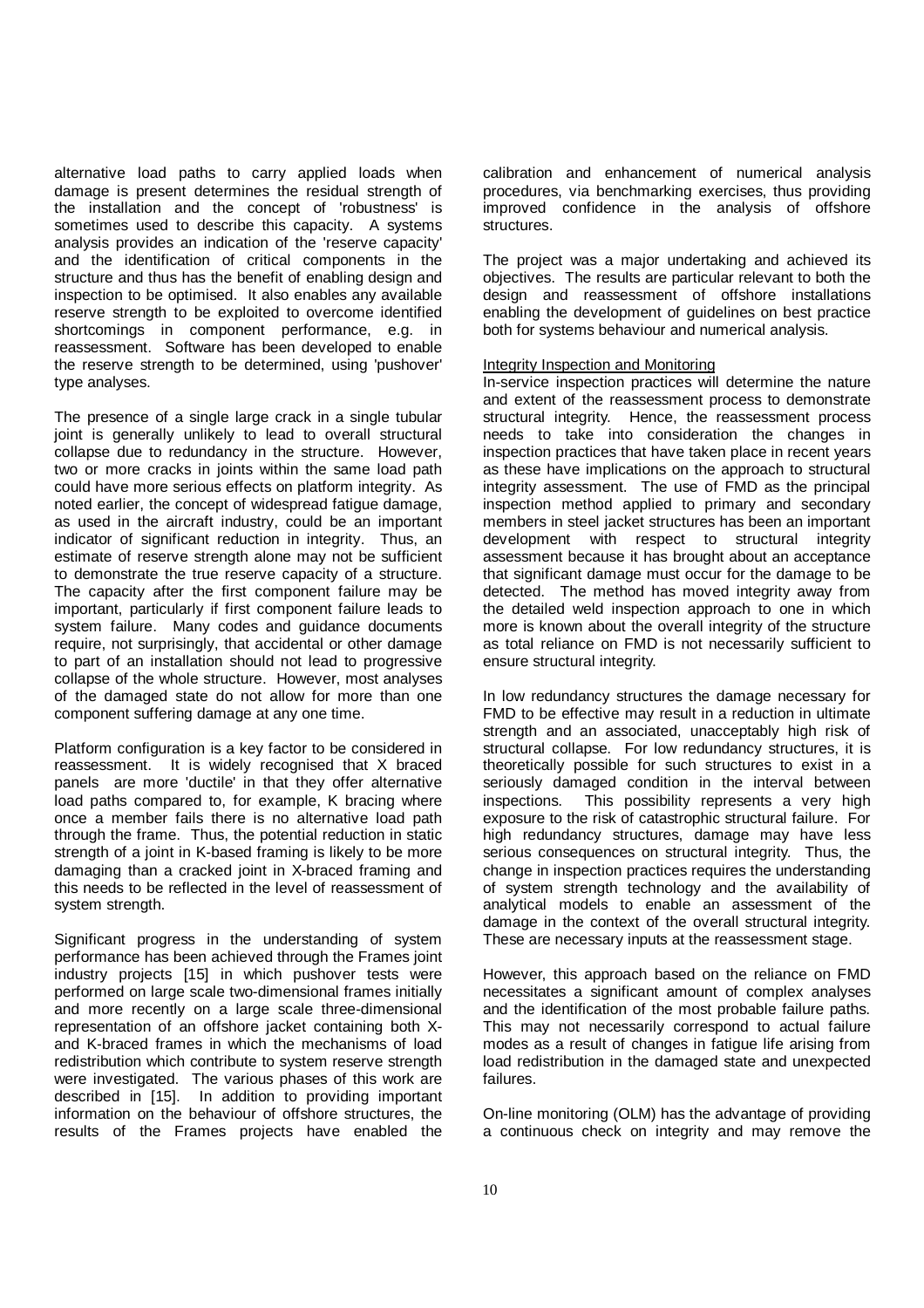need for underwater inspection. The technique is based on the principle that in low redundancy structures, the annual probability of failure is dominated by a few critical members. The significant effect of critical members on structural strength implies that their failure would also have a significant effect on structural stiffness and hence a structure's response to periodic loading (i.e. wave loading). If this is the case then the failure of critical members could be detected immediately by a sufficiently sensitive on-line monitoring scheme. This would (a) enable assessment to be targeted at damage as soon as it occurs (directly relevant to one of the five reassessment triggers), and (b) reduce the time to repair and therefore minimise the damage caused to adjacent members due to load redistribution.

On-line monitoring methods have been investigated in the past [16] and have had some success in a few cases where the operator has incorporated the concept into the overall integrity management system. This has been done, for example, where a platform has had a record of member severance.

Two particularly important recent initiatives are the establishment of SIMoNet [17 ], Structural Integrity Monitoring Network, and a joint industry project (JIP) [18] which is nearing completion. The aim of the project is to demonstrate the types of structures and structural members for which on-line monitoring may be used to assure structural integrity. The specific objectives are:

- to establish the relationship between the reduction in ultimate strength and the change in frequency for a range of structures.
- to develop guidelines on how to use a structural monitoring system for substructure integrity substructure integrity assurance.

Further research in OLM concerns the automation in FMD and acoustic monitoring [19].

# Reliability

The last decade has seen a major investment in research concerning reliability issues for offshore installations. This research has enabled the uncertainty associated with more traditional design approaches to be more fully understood and the margins of safety delivered by existing practice to be explored. As such, reliability analysis methods provide an additional tool for reassessment. A high competence factor is required in using these techniques and they are also best used in conjunction with advanced analysis so that the engineering parameters can be modelled closely.

Guidelines for carrying out reliability analysis have been published [20] and the framework for carrying out structural reliability analysis for offshore structures is summarised in [21]. A recent initiative, ASRANET [22], Advanced Structural Reliability Network, has been set up to encourage the integration of reliability analysis with advanced structural analysis in an attempt to provide more accurate and realistic measures of failure and hence provide some technical basis for dealing with ageing infrastructures.

### **Fire & Blast Integrity**

A significant amount of work (including full scale testing) has been undertaken concerning the science and engineering of fire and explosion loads and effects on offshore structures. The reassessment and design framework for this work is currently being considered as the industry moves to standardise and harmonise matters associated with these hazards. In some instances, strengthening of components and topsides systems has been undertaken.

Sensitivity of topsides structures to fire and explosions has been investigated [23] and the importance of realistic modelling of steel panels is emphasised in experimental work reported in [24]. The strengthening of structures to enable them to withstand large explosions requires a better understanding of ultimate capacity performance and escalation prediction. This has resulted in increased activity on the investigation of high temperature and strain rate effects on materials plasticity and fracture behaviour.

# **Environmental Criteria**

The environmental criteria are key inputs to the design process. The significant and complex environmental loading criteria which are also subject to changing patterns require regular re-evaluation and may be a trigger for reassessment. The risk-based regime requires that conditions beyond the design capacity are assessed to understand and achieve quantification of true failure probabilities. The technology for this is developing and further work is required but certain issues have been identified:

- the inappropriateness of the 1.5m air gap provision and the development of improved understanding of wave in-deck load effects [25]
- the issues of reconsideration and re-evaluation of the design criteria in the light of a longer historical record
- concerns over climate change
- newer technology for dealing with uncertainties and reliabilities.

The evaluation of metocean criteria has received considerable attention but needs to be disseminated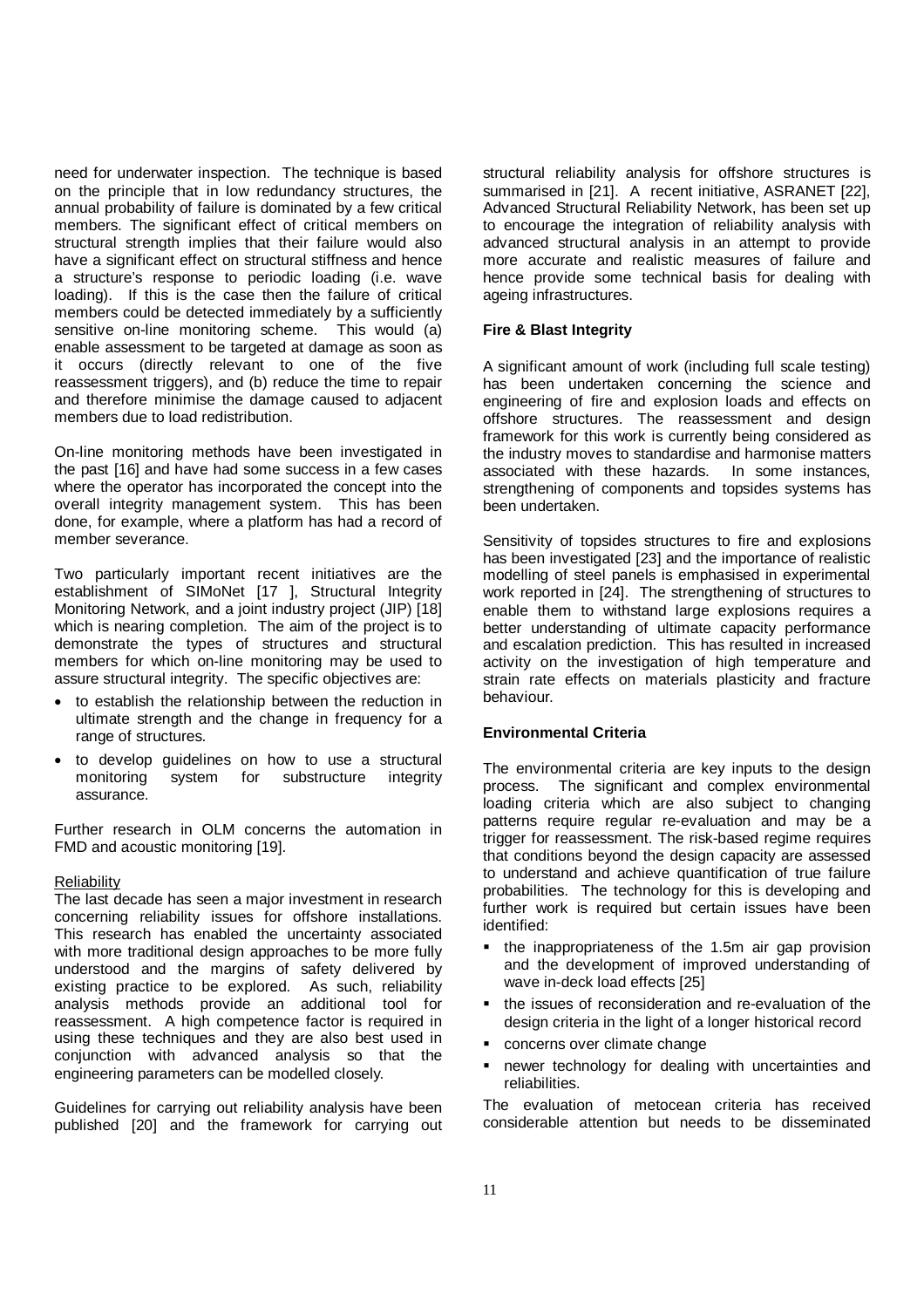more widely. The outcome of this work is to be found in a re-evaluation of waves/winds around the UK [26] and the forthcoming long term North Sea hindcasts via the NEXT project [27].

### **Offshore Industry Organisational Changes**

In recent years, the offshore industry has undergone some major organisational changes, partly affected by the significant variations in the oil price and other costreducing factors. These economic issues have led to the need for restructuring which have, in turn, resulted in substantially more partnering and alliancing. Thus, in many cases, this has led to many of the basic engineering and technical skills being contracted out of the duty holder organisation. As a result, the flow of information in the system has undergone significant change [28]. This places strong emphasis on the need for robust and well-defined organisational management of safety to ensure that risks are controlled to an appropriate level throughout the installation life cycle. A further issue is the associated problem of assuring continuity in structural integrity management with respect to knowledge and experience previously held by key personnel and the certifying authorities. Furthermore, as indicated above, the delay in finalising the ISO standard for offshore structures since the withdrawal of the HSE Guidance has exacerbated this problem.

# **CONCLUSIONS**

- The reassessment of structural integrity for offshore installations is an area of increasing relevance as there is a growing need to consider life extension for many installations now approaching or exceeding their original design life. In addition, there is a need to demonstrate life cycle integrity in safety case revisions and to refocus on integrity issues such as inservice inspection. This is part of HSE's forward plan.
- The importance and relevance of reassessment has been recognised by the offshore industry with the introduction of guidance on this area in codes and standards. In particular, the emerging ISO standard has a specific section on reassessment based on the API RP2A procedure introduced in 1997.
- The ISO standard specifies five triggers for reassessment which have been reviewed in this paper and are considered to be comprehensive. However, an additional requirement of the UK regime is the demonstration of continuous improvement via the safety case regime.
- The reassessment process involves several key players providing various inputs to the overall activity. It is important that this complex process is managed

rigorously to ensure good practice. This aspect requires further development.

- Key factors relevant to the reassessment process include ageing, technology developments (e.g. in inspection, accidental loads and damage) and acceptance criteria. The reassessment of the ever increasing population of ageing installations is facilitated by significant technology developments which have provided a much better understanding of structural performance. However, ageing offshore installations are complex structures and, despite recent progress, require further study.
- Many installations have been designed to older versions of existing structural codes, e.g. API RP 2A, and may not therefore be always able to demonstrate the same level of safety as more modern structures. This requires that suitable measures are taken during operation, entailing an appropriate inspection regime and recognition of necessary remedial measures.
- It has been shown that organisational changes, combined with the complexity of technology issues, clearly call for reassessment to have emphasis on quality management of the process.
- A major point for deliberation is the quality of the inputs and the appropriate acceptance criteria. For example, where there are large uncertainties in the input data, there must be suitable penalties on safety criteria.
- There is a need for the offshore industry to adopt a common approach reassessment. The ISO common approach reassessment. framework is a good basis for this.

### **ACKNOWLEDGEMENTS**

The authors thank the Health and Safety Executive (HSE) for permission to publish this paper. The views expressed are those of the authors and not necessarily of the HSE.

# **REFERENCES**

- [1] American Petroleum Institute, *Recommended Practice for Planning, Designing and Constructing Fixed Offshore Platforms, API RP 2A, section 17 'Assessment of Existing Platforms', 1997.*
- [2] International Standards Organisation, *Petroleum and Natural Gas Industries - 19902, Offshore Structures,*  Draft ISO Standard, *t*o be published.